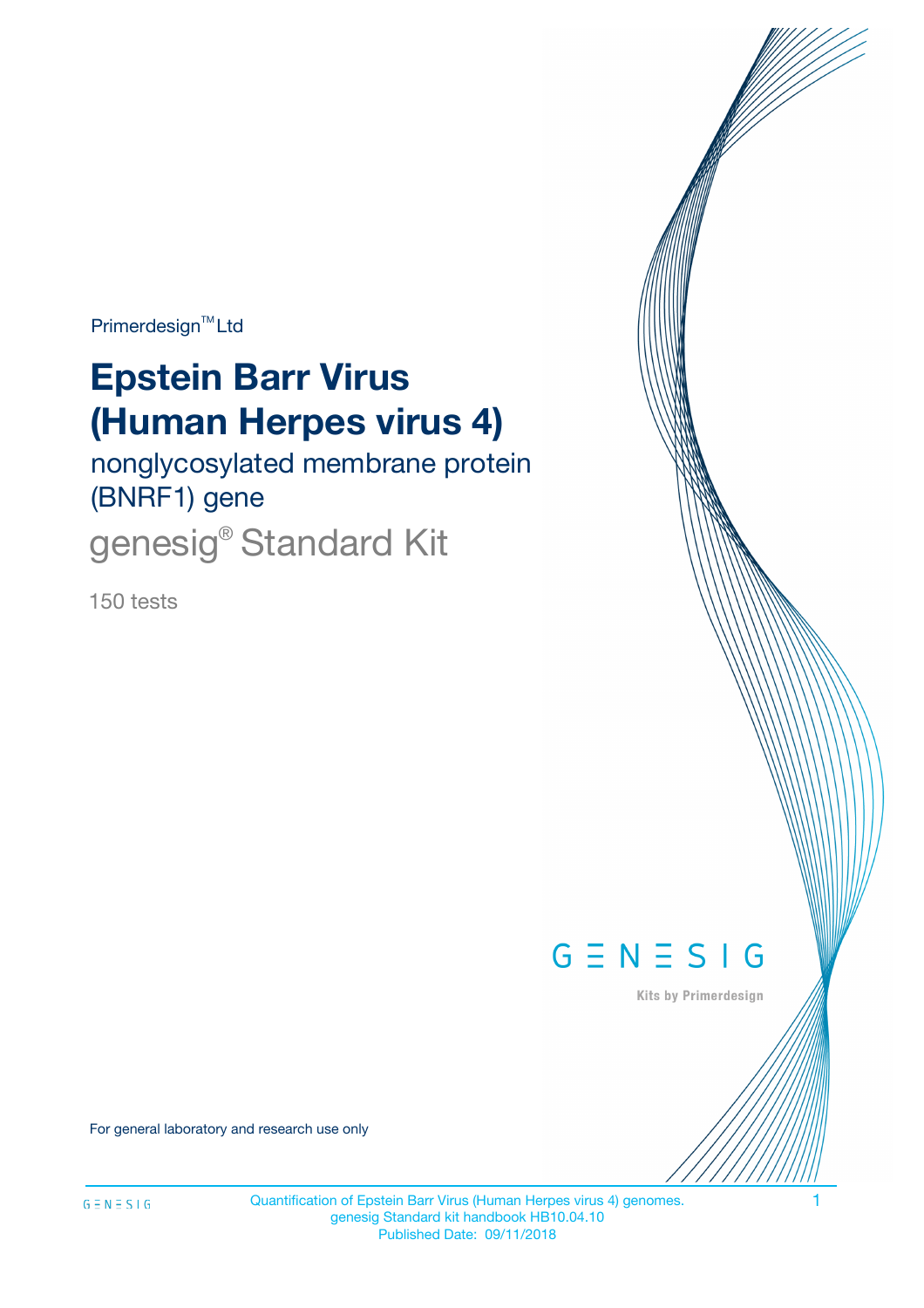# Introduction to Epstein Barr Virus (Human Herpes virus 4)

Epstein-Barr Virus (EBV) is a member of the herpesvirus family (HHV-4), and one of the most common human viruses. In the United States, as many as 95% of adults between 35 and 40 years of age have been infected. Epstein-Barr can cause Infectious mononucleosis, also known as 'glandular fever', 'Mono' and 'Pfeiffer's disease'. There is a body of evidence linking EBV and cancer formation especially in Burkitt's lymphoma and Nasopharyngeal carcinoma.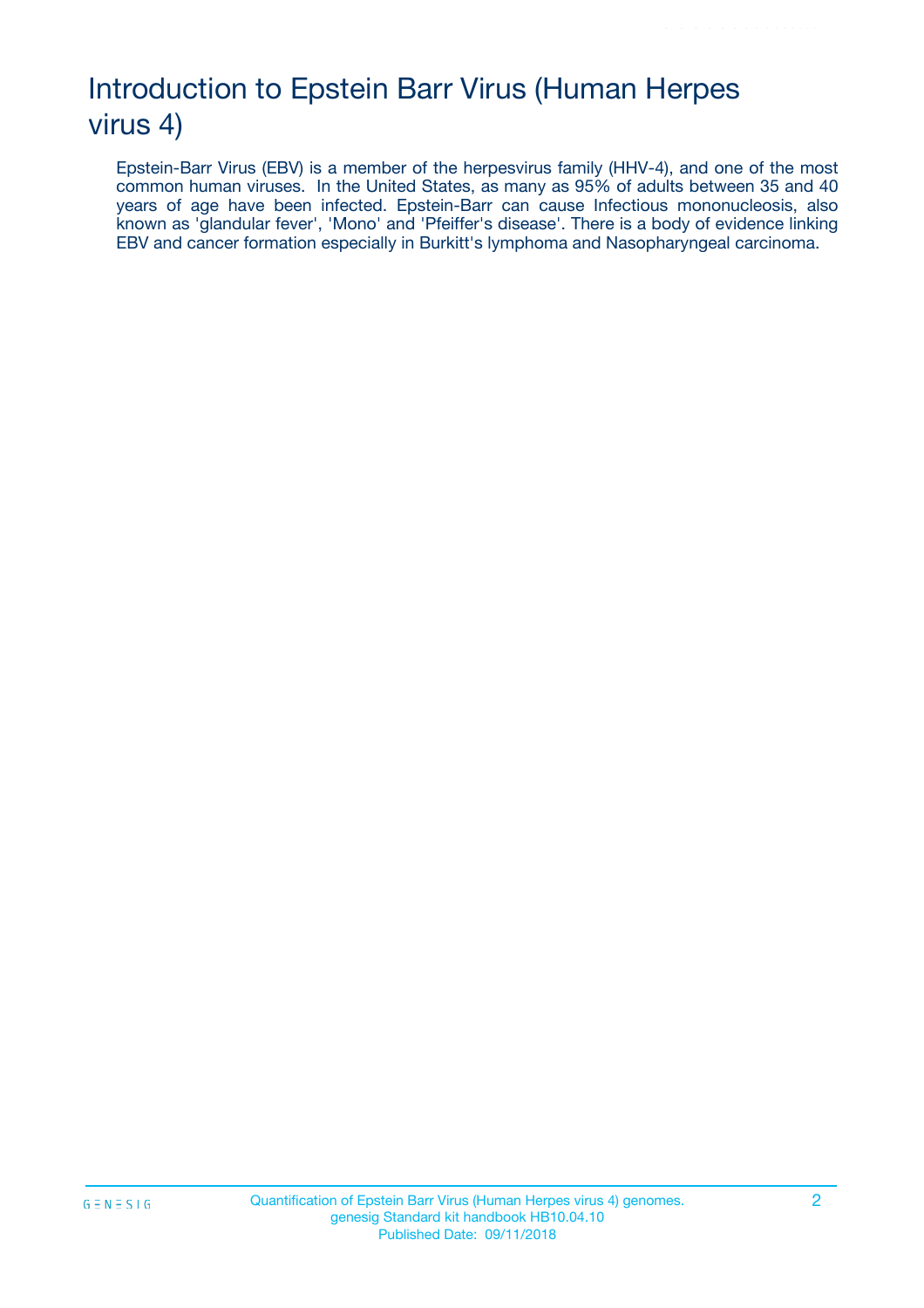# **Specificity**

The Primerdesign genesig Kit for Epstein Barr Virus (Human Herpes virus 4) (EBV) genomes is designed for the in vitro quantification of EBV genomes. The kit is designed to have a broad detection profile. Specifically, the primers represent 100% homology with over 95% of the NCBI database reference sequences available at the time of design.

The dynamics of genetic variation means that new sequence information may become available after the initial design. Primerdesign periodically reviews the detection profiles of our kits and when required releases new versions.

The target sequence within the BNRF1 gene has previously been shown to be a good genetic marker for EBV in other clinical real time PCR based studies (Hubert G. M. Niesters et.al 2000). The primers and probe sequences in this kit have 100% homology with over 95% of reference sequences contained in the NCBI database based on a comprehensive bioinformatics analysis.

If you require further information, or have a specific question about the detection profile of this kit then please send an e.mail to enquiry@primerdesign.co.uk and our bioinformatics team will answer your question.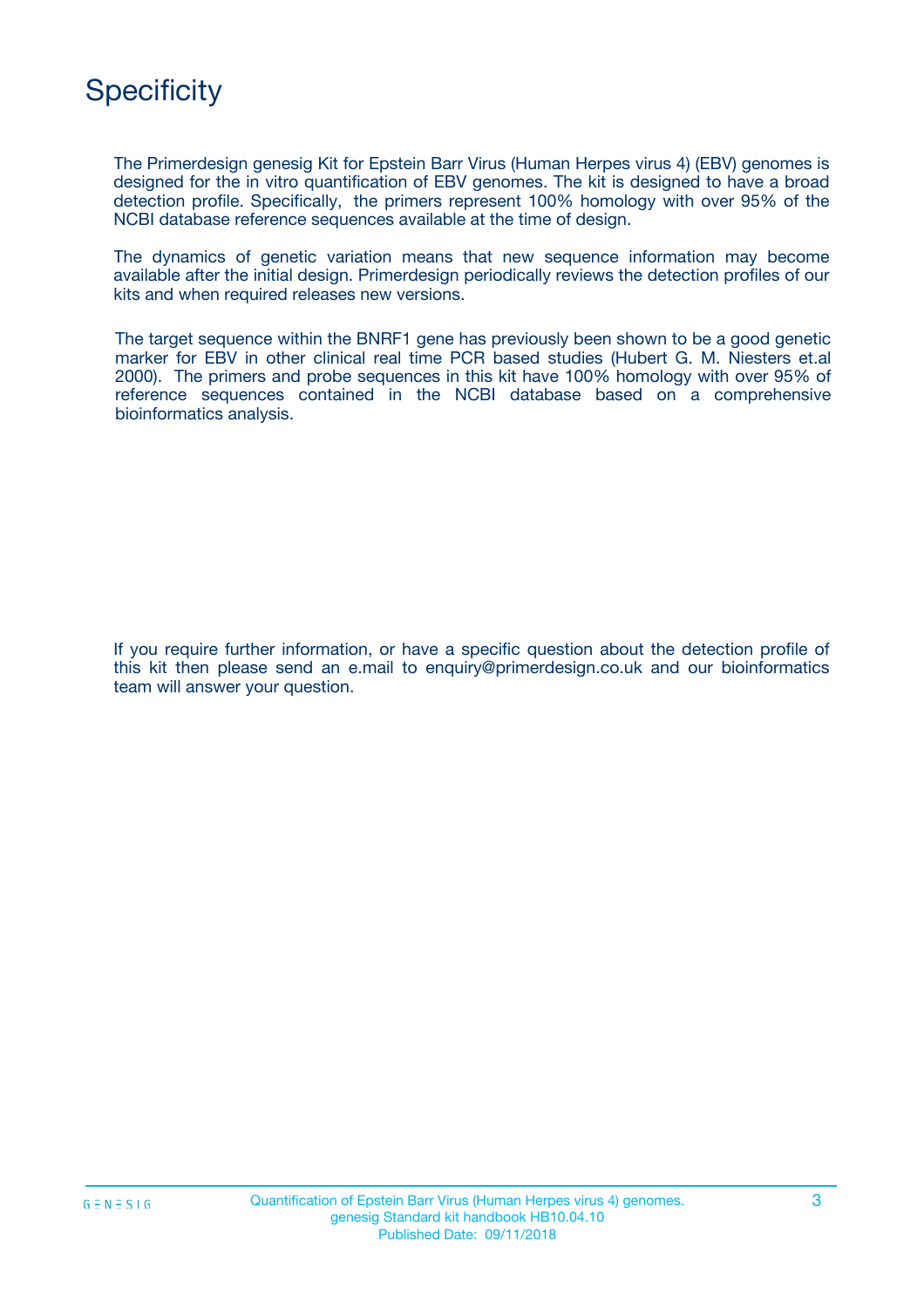# Kit contents

- **EBV specific primer/probe mix (150 reactions BROWN)** FAM labelled
- **EBV positive control template (for Standard curve RED)**
- **RNase/DNase free water (WHITE)** for resuspension of primer/probe mixes
- **Template preparation buffer (YELLOW)** for resuspension of positive control template and standard curve preparation

# Reagents and equipment to be supplied by the user

### **Real-time PCR Instrument**

#### **Extraction kit**

This kit is recommended for use with genesig Easy DNA/RNA extraction kit. However, it is designed to work well with all processes that yield high quality RNA and DNA with minimal PCR inhibitors.

#### **oasig**TM **lyophilised or Precision**®**PLUS 2X qPCR Master Mix**

This kit is intended for use with oasig or PrecisionPLUS2X qPCR Master Mix.

**Pipettors and Tips**

**Vortex and centrifuge**

**Thin walled 1.5 ml PCR reaction tubes**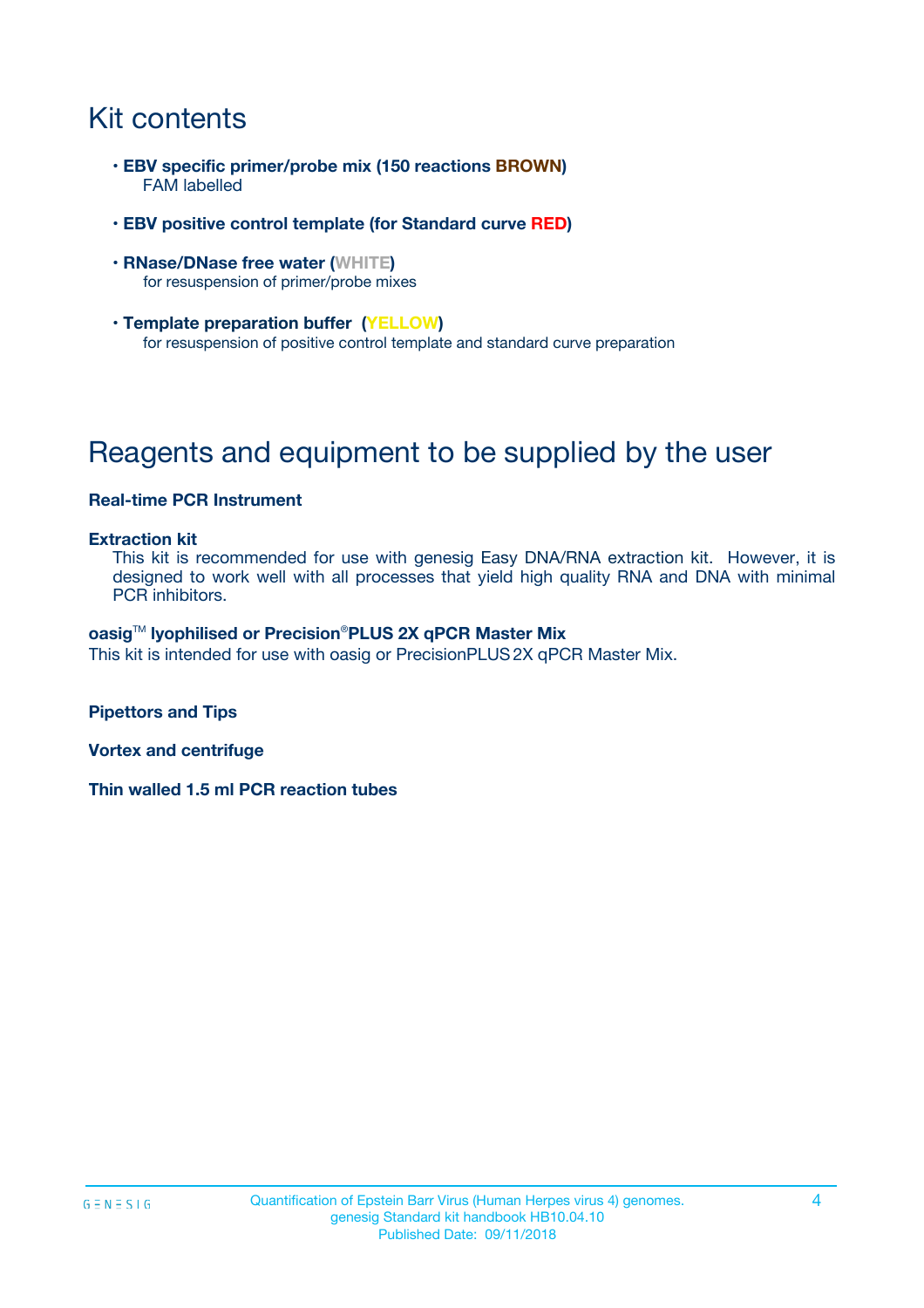### Kit storage and stability

This kit is stable at room temperature but should be stored at -20ºC on arrival. Once the lyophilised components have been resuspended they should not be exposed to temperatures above -20°C for longer than 30 minutes at a time and unnecessary repeated freeze/thawing should be avoided. The kit is stable for six months from the date of resuspension under these circumstances.

If a standard curve dilution series is prepared this can be stored frozen for an extended period. If you see any degradation in this serial dilution a fresh standard curve can be prepared from the positive control.

Primerdesign does not recommend using the kit after the expiry date stated on the pack.

### Suitable sample material

All kinds of sample material suited for PCR amplification can be used. Please ensure the samples are suitable in terms of purity, concentration, and DNA integrity. Always run at least one negative control with the samples. To prepare a negative-control, replace the template DNA sample with RNase/DNase free water.

### Dynamic range of test

Under optimal PCR conditions genesig EBV detection kits have very high priming efficiencies of >95% and can detect less than 100 copies of target template.

### Notices and disclaimers

This product is developed, designed and sold for research purposes only. It is not intended for human diagnostic or drug purposes or to be administered to humans unless clearly expressed for that purpose by the Food and Drug Administration in the USA or the appropriate regulatory authorities in the country of use. During the warranty period Primerdesign genesig detection kits allow precise and reproducible data recovery combined with excellent sensitivity. For data obtained by violation to the general GLP guidelines and the manufacturer's recommendations the right to claim under guarantee is expired. PCR is a proprietary technology covered by several US and foreign patents. These patents are owned by Roche Molecular Systems Inc. and have been sub-licensed by PE Corporation in certain fields. Depending on your specific application you may need a license from Roche or PE to practice PCR. Additional information on purchasing licenses to practice the PCR process may be obtained by contacting the Director of Licensing at Roche Molecular Systems, 1145 Atlantic Avenue, Alameda, CA 94501 or Applied Biosystems business group of the Applera Corporation, 850 Lincoln Centre Drive, Foster City, CA 94404. In addition, the 5' nuclease assay and other homogeneous amplification methods used in connection with the PCR process may be covered by U.S. Patents 5,210,015 and 5,487,972, owned by Roche Molecular Systems, Inc, and by U.S. Patent 5,538,848, owned by The Perkin-Elmer Corporation.

### Trademarks

Primerdesign™ is a trademark of Primerdesign Ltd.

genesig $^\circledR$  is a registered trademark of Primerdesign Ltd.

The PCR process is covered by US Patents 4,683,195, and 4,683,202 and foreign equivalents owned by Hoffmann-La Roche AG. BI, ABI PRISM® GeneAmp® and MicroAmp® are registered trademarks of the Applera Genomics (Applied Biosystems Corporation). BIOMEK® is a registered trademark of Beckman Instruments, Inc.; iCycler™ is a registered trademark of Bio-Rad Laboratories, Rotor-Gene is a trademark of Corbett Research. LightCycler™ is a registered trademark of the Idaho Technology Inc. GeneAmp®, TaqMan® and AmpliTaqGold® are registered trademarks of Roche Molecular Systems, Inc., The purchase of the Primerdesign reagents cannot be construed as an authorization or implicit license to practice PCR under any patents held by Hoffmann-LaRoche Inc.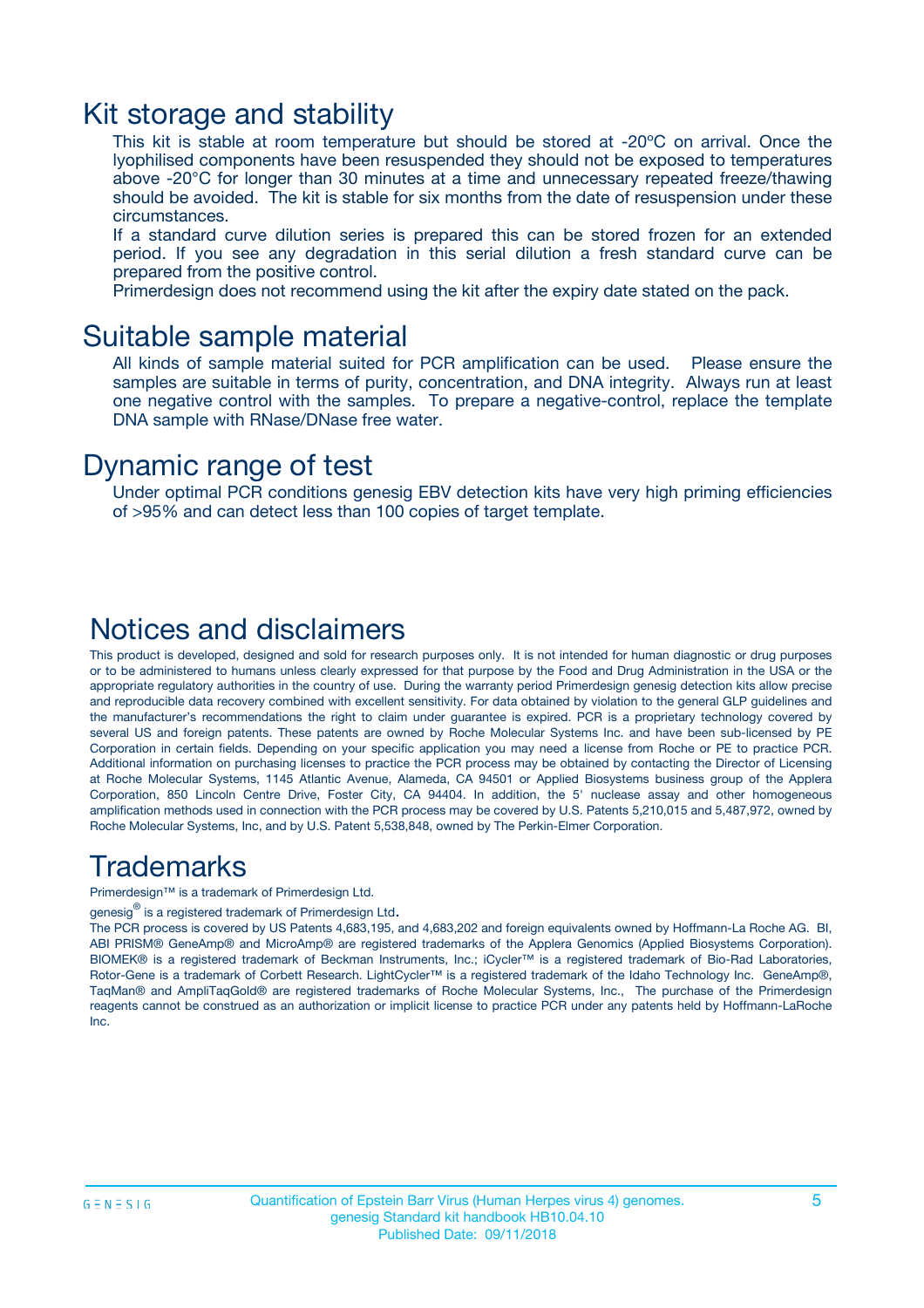# Principles of the test

#### **Real-time PCR**

A EBV specific primer and probe mix is provided and this can be detected through the FAM channel.

The primer and probe mix provided exploits the so-called TaqMan® principle. During PCR amplification, forward and reverse primers hybridize to the EBV DNA. A fluorogenic probe is included in the same reaction mixture which consists of a DNA probe labeled with a 5`-dye and a 3`-quencher. During PCR amplification, the probe is cleaved and the reporter dye and quencher are separated. The resulting increase in fluorescence can be detected on a range of qPCR platforms.

#### **Positive control**

For copy number determination and as a positive control for the PCR set up, the kit contains a positive control template. This can be used to generate a standard curve of EBV copy number / Cq value. Alternatively the positive control can be used at a single dilution where full quantitative analysis of the samples is not required. Each time the kit is used, at least one positive control reaction must be included in the run. A positive result indicates that the primers and probes for detecting the target EBV gene worked properly in that particular experimental scenario. If a negative result is obtained the test results are invalid and must be repeated. Care should be taken to ensure that the positive control does not contaminate any other kit component which would lead to false-positive results. This can be achieved by handling this component in a Post PCR environment. Care should also be taken to avoid cross-contamination of other samples when adding the positive control to the run. This can be avoided by sealing all other samples and negative controls before pipetting the positive control into the positive control well.

#### **Negative control**

To validate any positive findings a negative control reaction should be included every time the kit is used. For this reaction the RNase/DNase free water should be used instead of template. A negative result indicates that the reagents have not become contaminated while setting up the run.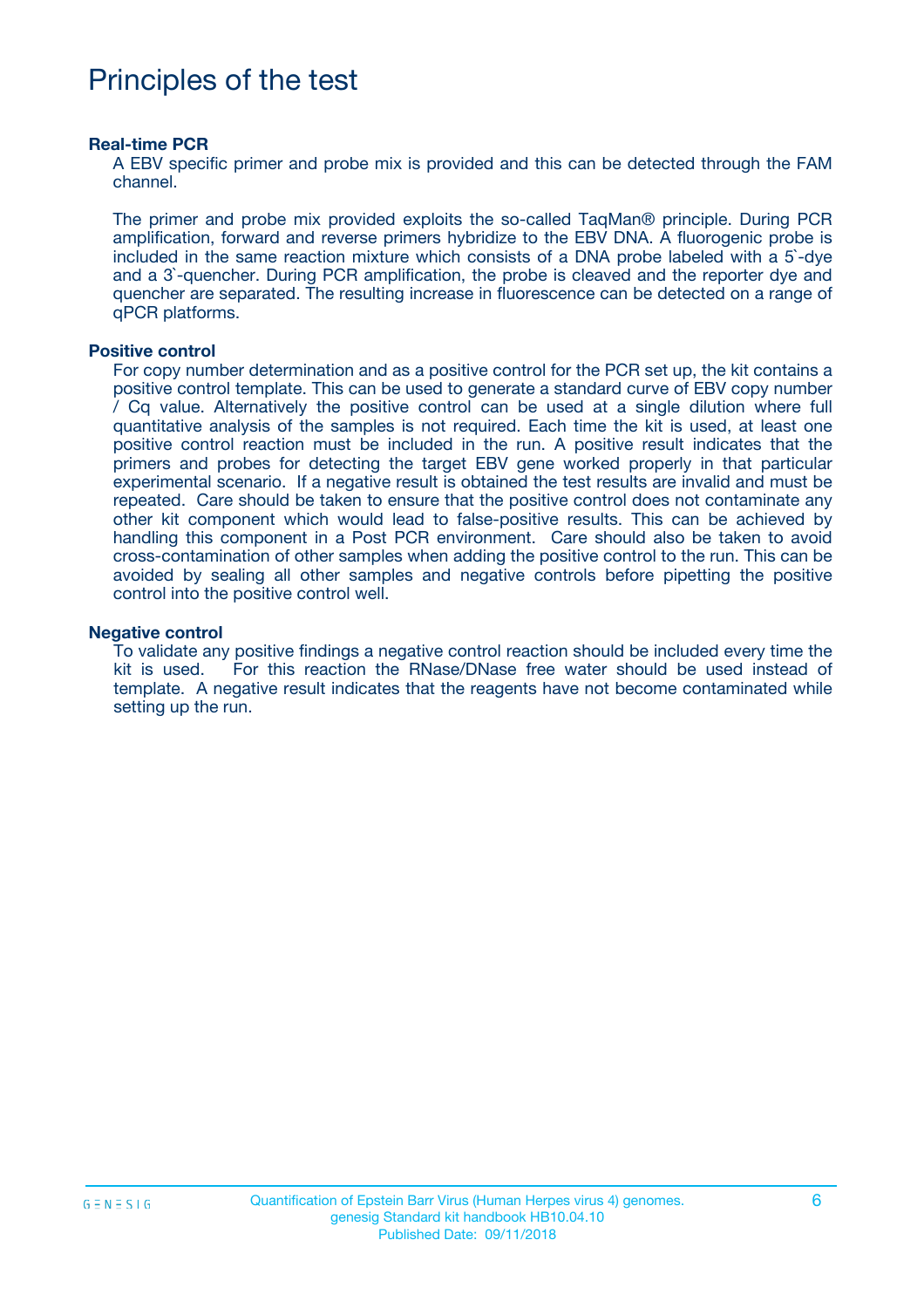## Resuspension protocol

To minimize the risk of contamination with foreign DNA, we recommend that all pipetting be performed in a PCR clean environment. Ideally this would be a designated PCR lab or PCR cabinet. Filter tips are recommended for all pipetting steps.

#### **1. Pulse-spin each tube in a centrifuge before opening.**

This will ensure lyophilised primer and probe mix is in the base of the tube and is not spilt upon opening the tube.

**2. Resuspend the kit components in the RNase/DNase free water supplied, according to the table below.**

To ensure complete resuspension, vortex each tube thoroughly.

| Component - resuspend in water      | <b>Nolume</b> |
|-------------------------------------|---------------|
| <b>Pre-PCR pack</b>                 |               |
| <b>EBV</b> primer/probe mix (BROWN) | $165$ $\mu$   |

**3. Resuspend the positive control template in the template preparation buffer supplied, according to the table below:**

To ensure complete resuspension, vortex the tube thoroughly.

| Component - resuspend in template preparation buffer |         |  |
|------------------------------------------------------|---------|--|
| <b>Post-PCR heat-sealed foil</b>                     |         |  |
| <b>EBV Positive Control Template (RED)</b> *         | .500 ul |  |

\* This component contains high copy number template and is a VERY significant contamination risk. It must be opened and handled in a separate laboratory environment, away from the other components.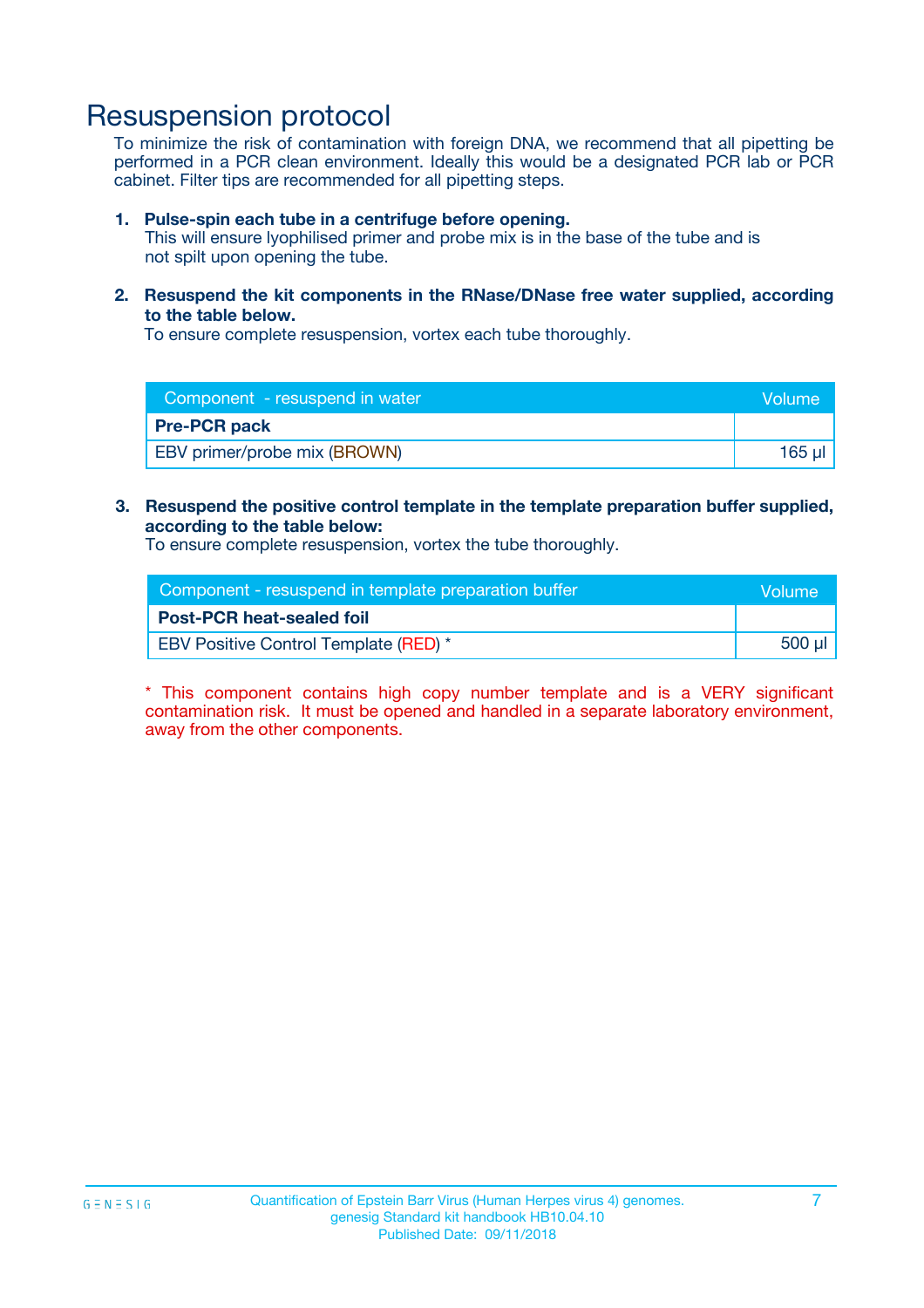# qPCR detection protocol

**1. For each DNA sample prepare a reaction mix according to the table below:** Include sufficient reactions for positive and negative controls.

| Component                                 | Volume          |
|-------------------------------------------|-----------------|
| oasig or PrecisionPLUS 2X qPCR Master Mix | 10 $\mu$        |
| EBV primer/probe mix (BROWN)              | 1 $\mu$         |
| <b>RNase/DNase free water (WHITE)</b>     | $4 \mu$         |
| <b>Final Volume</b>                       | 15 <sub>µ</sub> |

- **2. Pipette 15µl of this mix into each well according to your qPCR experimental plate set up.**
- **3. Prepare DNA templates for each of your samples.**
- **4. Pipette 5µl of DNA template into each well, according to your experimental plate set up.**

For negative control wells use 5µl of RNase/DNase free water. The final volume in each well is 20µl.

**5. If a standard curve is included for quantitative analysis, prepare a reaction mix according to the table below:**

| Component                                 | Volume          |
|-------------------------------------------|-----------------|
| oasig or PrecisionPLUS 2X qPCR Master Mix | 10 µl           |
| EBV primer/probe mix (BROWN)              | 1 µI            |
| <b>RNase/DNase free water (WHITE)</b>     | $4 \mu$         |
| <b>Final Volume</b>                       | 15 <sub>µ</sub> |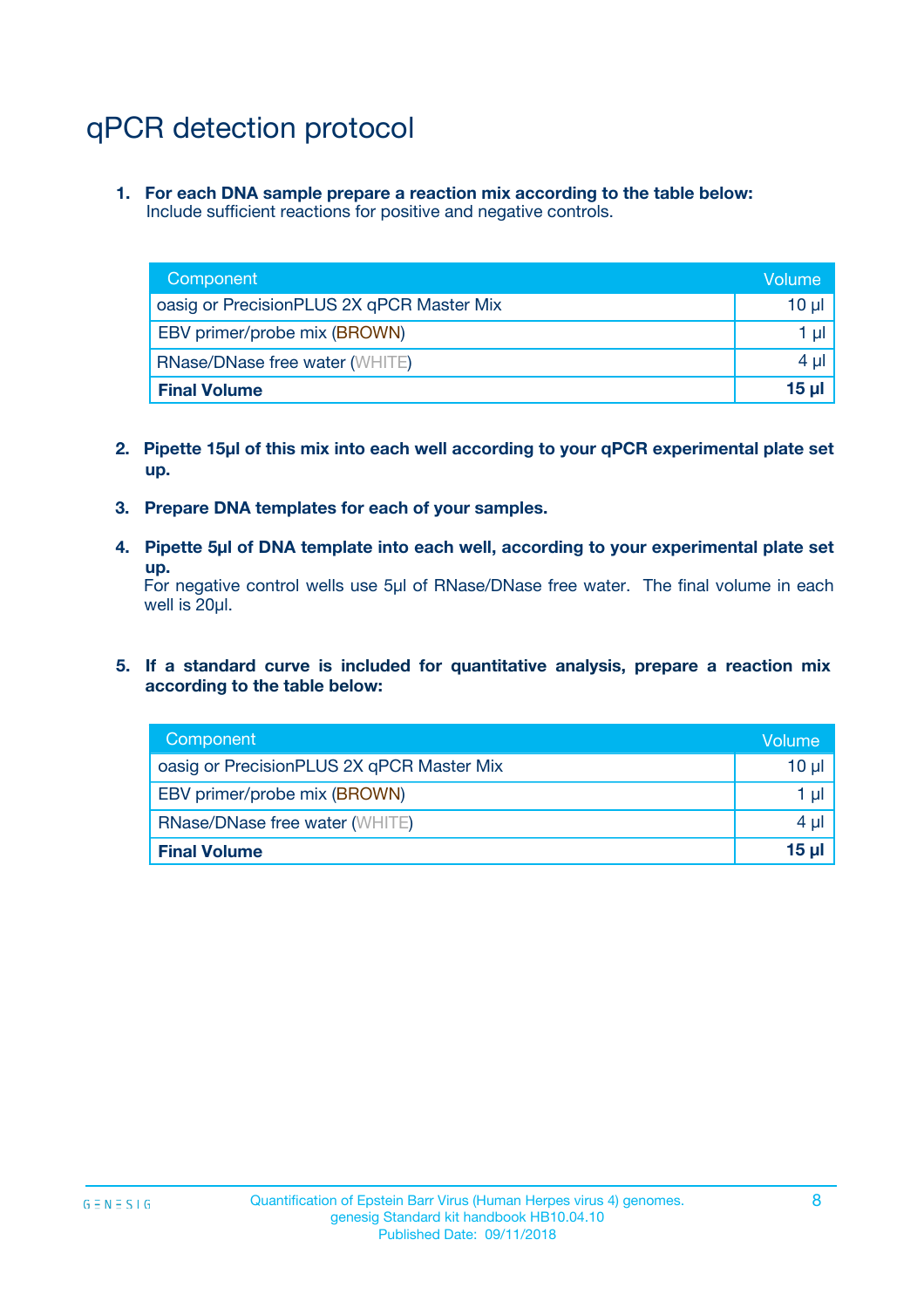### **6. Preparation of a standard curve dilution series.**

- 1) Pipette 90µl of template preparation buffer into 5 tubes and label 2-6
- 2) Pipette 10µl of Positive Control Template (RED) into tube 2
- 3) Vortex thoroughly
- 4) Change pipette tip and pipette 10µl from tube 2 into tube 3
- 5) Vortex thoroughly

Repeat steps 4 and 5 to complete the dilution series

| <b>Standard Curve</b>         | Copy Number*           |
|-------------------------------|------------------------|
| Tube 1 Positive control (RED) | $2 \times 10^5$ per µl |
| Tube 2                        | $2 \times 10^4$ per µl |
| Tube 3                        | $2 \times 10^3$ per µl |
| Tube 4                        | $2 \times 10^2$ per µl |
| Tube 5                        | 20 per $\mu$           |
| Tube 6                        | 2 per µl               |

\*The quantitative results produced by the genesig EBV kit can be converted to International Units by multiplying copy numbers by 2.79. This conversion factor was developed using RNA/DNA extracted (where applicable) from the WHO International Standard for EBV.

Users of this kit are advised that the conversion factor serves as a guide. For the highest level of accuracy, it is best practice to calculate conversion factors independently using the WHO International Standard. If unsure, please contact your local sales representative for details regarding the generation of the conversion factor to ensure it is applied in the most appropriate fashion.

7. Pipette 5µl of standard template into each well for the standard curve according to your experimental plate set up.

The final volume in each well is 20µl.

# qPCR amplification protocol

Amplification conditions using oasig or PrecisionPLUS2X qPCR Master Mix.

| <b>Step</b> |                   | <b>Time</b>     | <b>Temp</b> |
|-------------|-------------------|-----------------|-------------|
|             | Enzyme activation | 2 min           | 95 °C       |
| Cycling x50 | Denaturation      | 10 <sub>s</sub> | 95 $°C$     |
|             | DATA COLLECTION * | 60 s            | 60 °C       |

\* Fluorogenic data should be collected during this step through the FAM channel